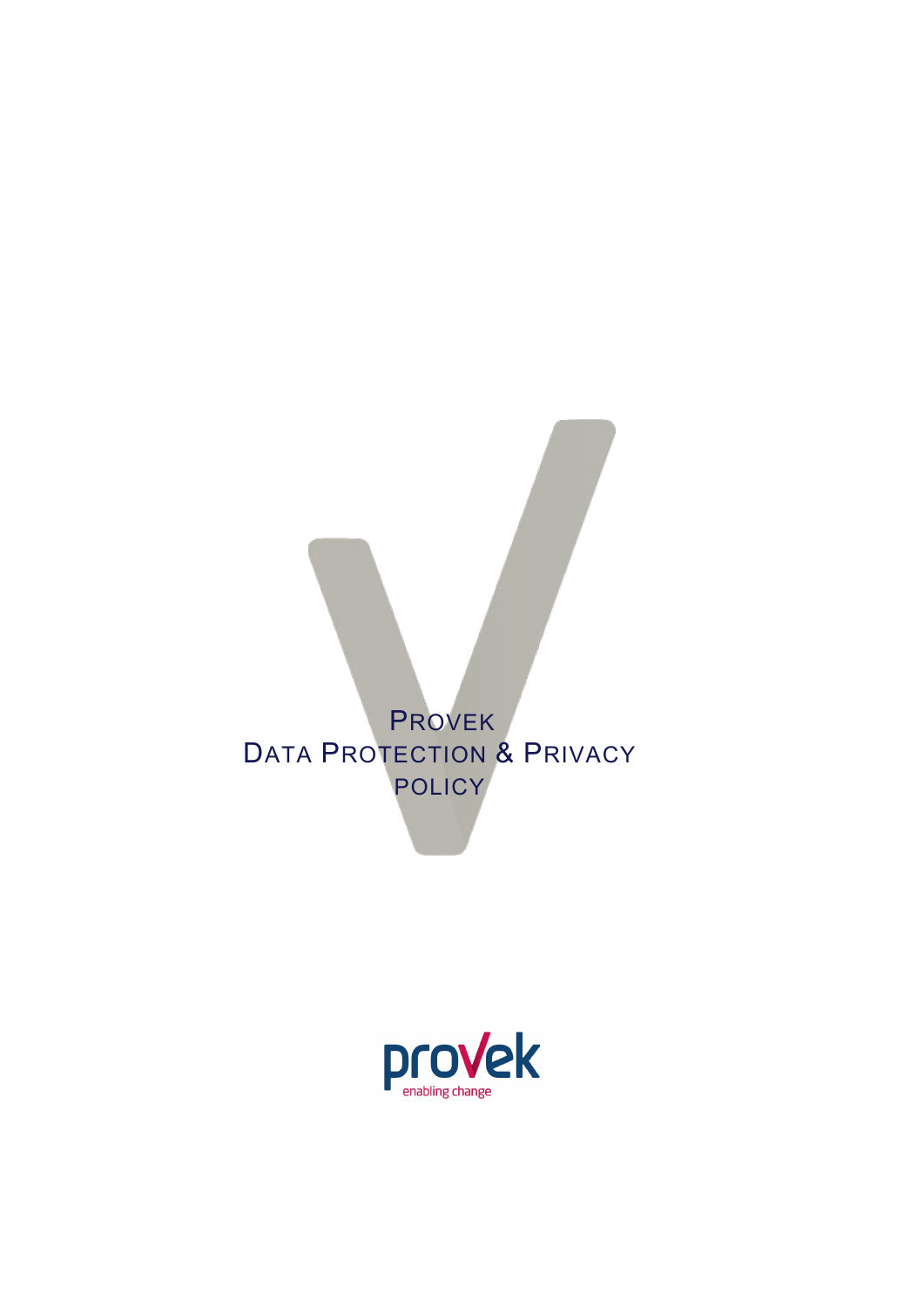

## **Document Control**

#### Document version history

| Document version   Date issued |            | Comments |
|--------------------------------|------------|----------|
| $V1-0$                         | 16/02/2021 |          |

#### Next review date

February 2022

#### Document distribution

File

All Provek staff

Website

#### Contact Details

Provek Ltd.

12 Thatcham Business Village

Colthrop Way

Thatcham

RG19 4LW

- Tel 01635 524610
- Fax 01635 524620
- Email enquiries@provek.co.uk
- Web [www.provek.co.uk](http://www.provek.co.uk/)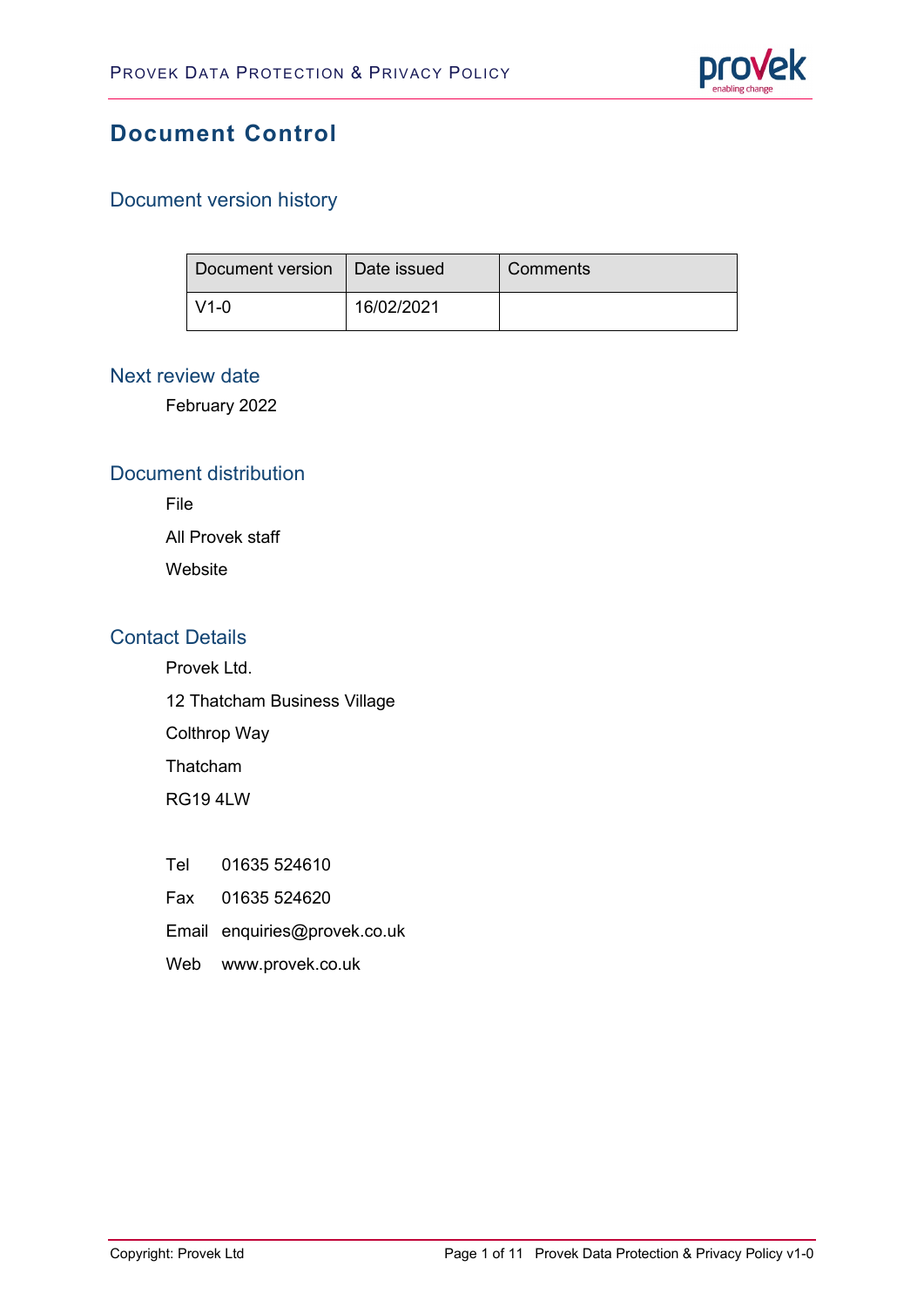

### **Contents**

| ADEQUATE, RELEVANT AND NON-EXCESSIVE PROCESSING  5         |
|------------------------------------------------------------|
|                                                            |
| PROCESSING IN LINE WITH DATA SUBJECT'S RIGHTS 6            |
|                                                            |
| TRANSFERRING PERSONAL DATA TO A COUNTRY OUTSIDE THE EEA  7 |
| DISCLOSURE AND SHARING OF PERSONAL INFORMATION  7          |
|                                                            |
|                                                            |
|                                                            |
|                                                            |
|                                                            |
|                                                            |
|                                                            |
|                                                            |
|                                                            |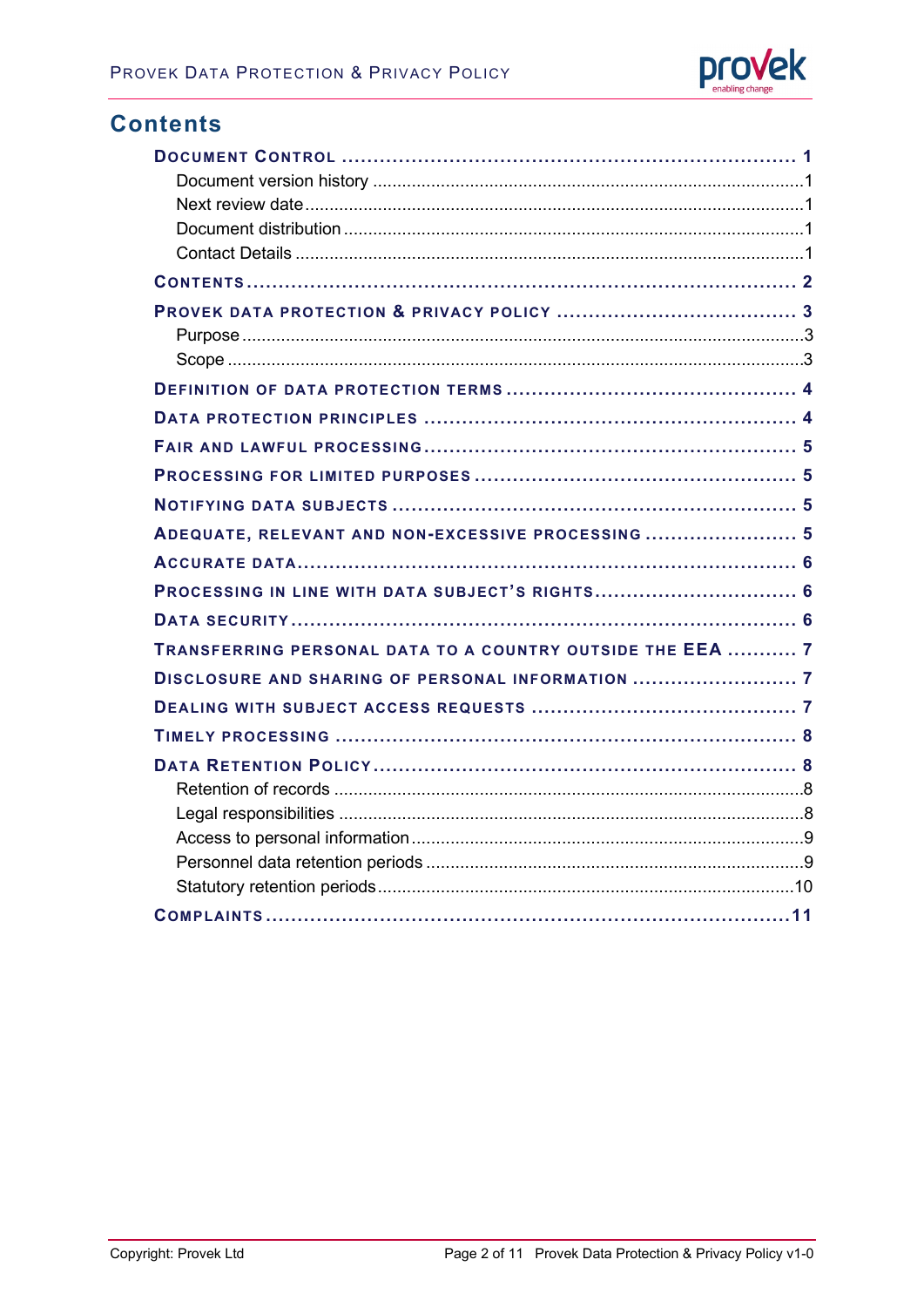

# **Provek data protection & privacy policy**

#### Purpose

Everyone has rights regarding the way in which their personal data in handled. Provek Limited is an apprenticeship training provider, specialising in adult technical and vocational education. During our activities we will collect, store and process personal data about our customers, suppliers and other third parties, and we recognise that the correct and lawful treatment of this data will maintain confidence in the organisation and will provide for successful business operations.

Provek collects, evaluates and stores a range of personal information and records of learning. This personal data is processed to facilitate delegate learning. Examples of data collected includes:

- Online satisfaction/feedback surveys
- Expression of Interest forms
- Assessment of current knowledge & experience forms (PMA)
- Commitment Statements

Data users are obliged to comply with this policy when processing personal data on our behalf. Any breach of this policy may result in disciplinary action.

This guidance is to be read in conjunction with the following Provek policies:

- Provek IT Security policy
- Provek Complaints and Appeals policy

#### Scope

The types of personal data that Provek Limited (We) may be required to handle include information about current, past and prospective customers, learners, employees and others that we communicate with. The personal data, which may be held on paper or on a computer or other media, is subject to certain legal safeguards specified in the Data Protection Act 2018 (the Act), the General Data Protection Regulations (GDPR) and other regulations.

This policy and any other documents referred to in it sets out the basis on which we will process any personal data we collect from data subjects, or that is provided to us by data subjects or other sources.

This policy does not form part of any employee's contract of employment and may be amended at any time.

This policy has been approved by the Senior Management Team of Provek Limited and sets out rules on data protection and the legal conditions that must be satisfied when we obtain, handle, process, transfer and store personal data.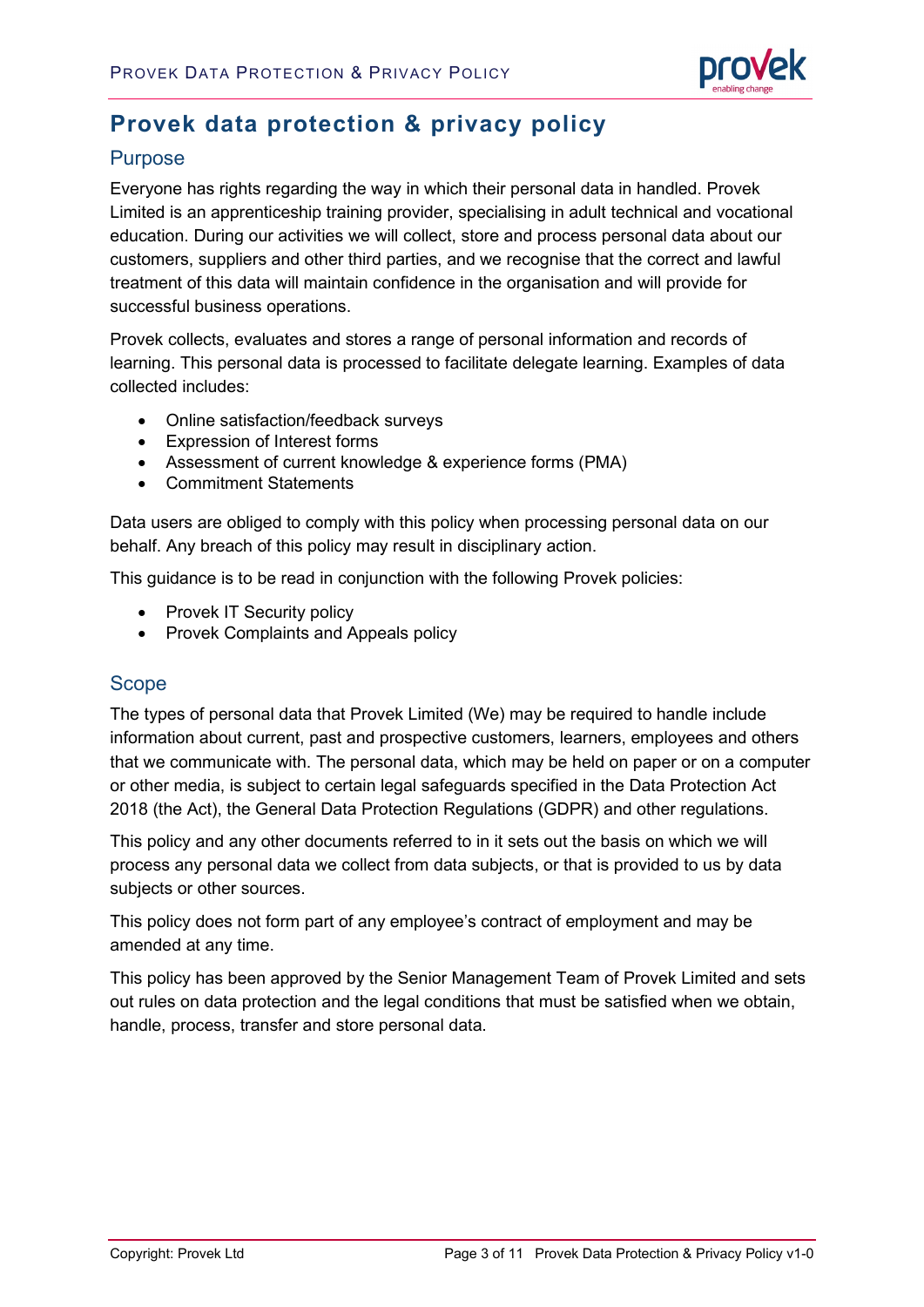

## **Definition of data protection terms**

**Data** is information, which is stored electronically, on a computer, or in certain paper-based filing systems.

**Data subjects** for the purpose of this policy include all living individuals about whom we holds personal data. A data subject need not be a UK national or resident. All data subjects have legal rights in relation to their personal information.

**Personal data** means data relating to a living individual who can be identified from that data (or from that data and other information in our possession). Personal data can be factual (for example, a name, address or date of birth) or it can be an opinion about that person, their actions and behaviour.

**Data controllers** are the people who or organisations which determine the purposes for which, and the way, any personal data is processed. They are responsible for establishing practices and policies in line with the Act. We are the data controller of all personal data used in our business for our own commercial purposes.

**Data users** are those of our employees whose work involves processing personal data. Data users must protect the data they handle in accordance with this data protection policy and any applicable data security procedures at all times.

**Data processors** include any person or organisation that is not a data user that processes personal data on our behalf and on our instructions. Employees of data controllers are excluded from this definition but it could include suppliers which handle personal data on Provek Limited's behalf.

**Processing** is any activity that involves use of the data. It includes obtaining, recording or holding the data, or carrying out any operation or set of operations on the data including organising, amending, retrieving, using, disclosing, erasing or destroying it. Processing also includes transferring personal data to third parties.

**Sensitive personal data** includes information about a person's racial or ethnic origin, political opinions, religious or similar beliefs, trade union membership, physical or mental health or condition or sexual life. Sensitive personal data can only be processed under strict conditions, including a condition requiring the express permission of the person concerned.

# **Data protection principles**

Anyone processing personal data must comply with the seven enforceable principles of good practice. These provide that personal data must be:

- Processed fairly and lawfully.
- Processed for limited purposes and in an appropriate way.
- Adequate, relevant and not excessive for the purpose (data minimisation).
- Accurate.
- Not kept longer than necessary for the purpose (storage limitation).
- Secure (integrity and confidentiality).
- Processed in a compliant manner, with those processing such data to be responsible for complying with the GDPR and demonstrating their compliance (accountability).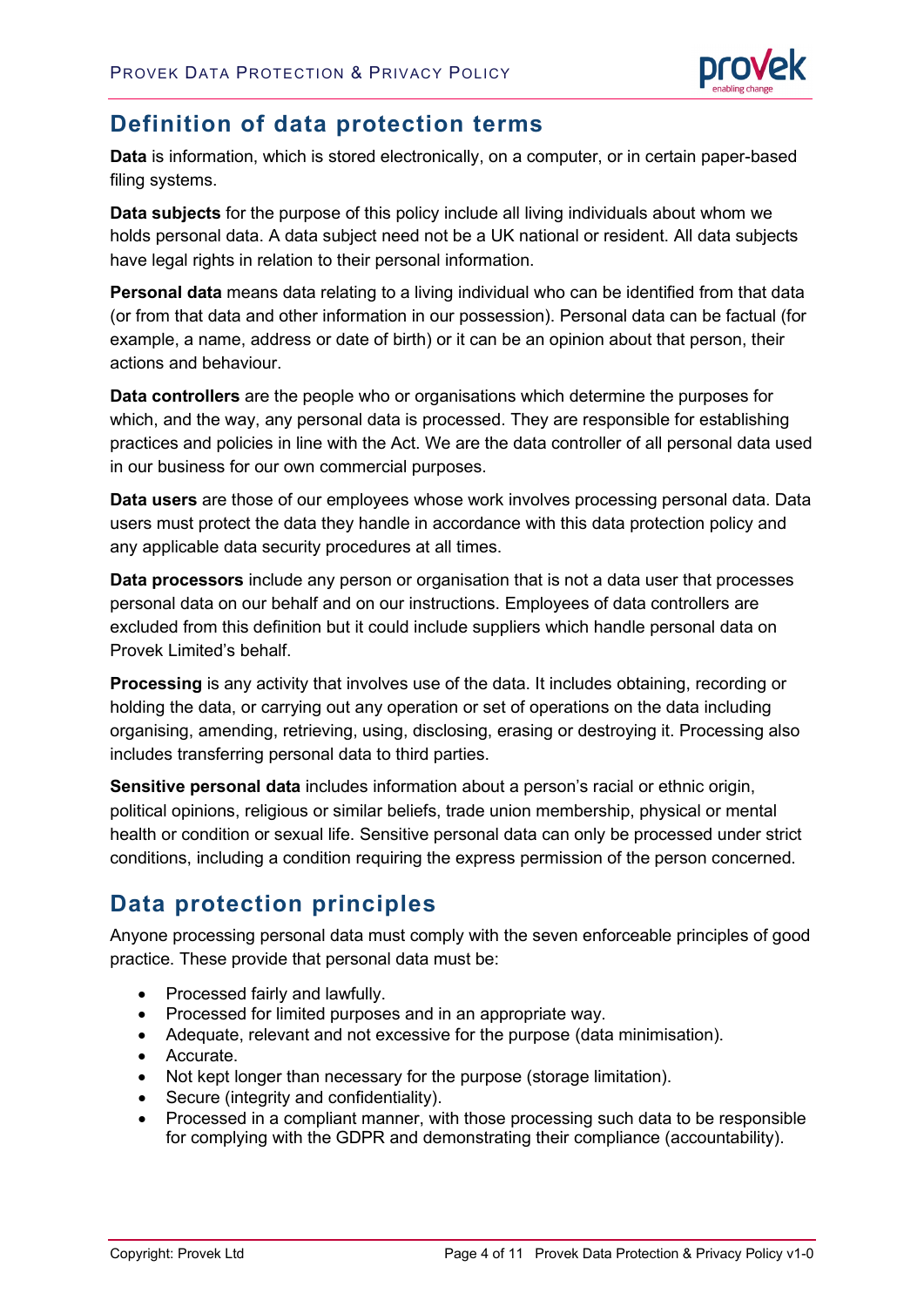

## **Fair and lawful processing**

The Act is not intended to prevent the processing of personal data, but to ensure that it is done fairly and without adversely affecting the rights of the data subject.

For personal data to be processed lawfully, they must be processed based on one of the legal grounds set out in the Act. These include, among other things, the data subject's consent to the processing, or that the processing is necessary for the performance of a contract with the data subject, for the compliance with a legal obligation to which the data controller is subject, or for the legitimate interest of the data controller or the party to whom the data is disclosed. When sensitive personal data is being processed, additional conditions must be met. When processing personal data as data controllers during our business, we will ensure that those requirements are met.

## **Processing for limited purposes**

During our business, we may collect and process your personal date. This may include data we receive directly from a data subject (for example, by completing forms or by corresponding with us by mail, phone, email or otherwise) and data we receive from other sources (including, for example, business partners, sub-contractors in technical, payment and delivery services, credit reference agencies and others).

We will only process personal data as required for business purposes or for any other purposes specifically permitted by the Act. We will notify those purposes to the data subject when we first collect the data or as soon as possible thereafter.

Such personal data is processed and securely stored on our virtual learning environment, (Bud) and Provek's IT systems, accessible by only Provek staff.

# **Notifying data subjects**

If we collect personal data directly from data subjects, we will inform them about:

- The purpose or purposes for which we intend to process that personal data.
- The types of third parties, if any, with which we will share or to which we will disclose that personal data.
- The means, if any, with which data subjects can limit our use and disclosure of their personal data.

If we receive personal data about a data subject from other sources, we will provide the data subject with this information as soon as possible thereafter.

We will also inform data subjects whose personal data we process that we are the data controller regarding that data.

#### **Adequate, relevant and non-excessive processing**

We will only collect personal data to the extent that it is required for the specific purpose notified to the data subject.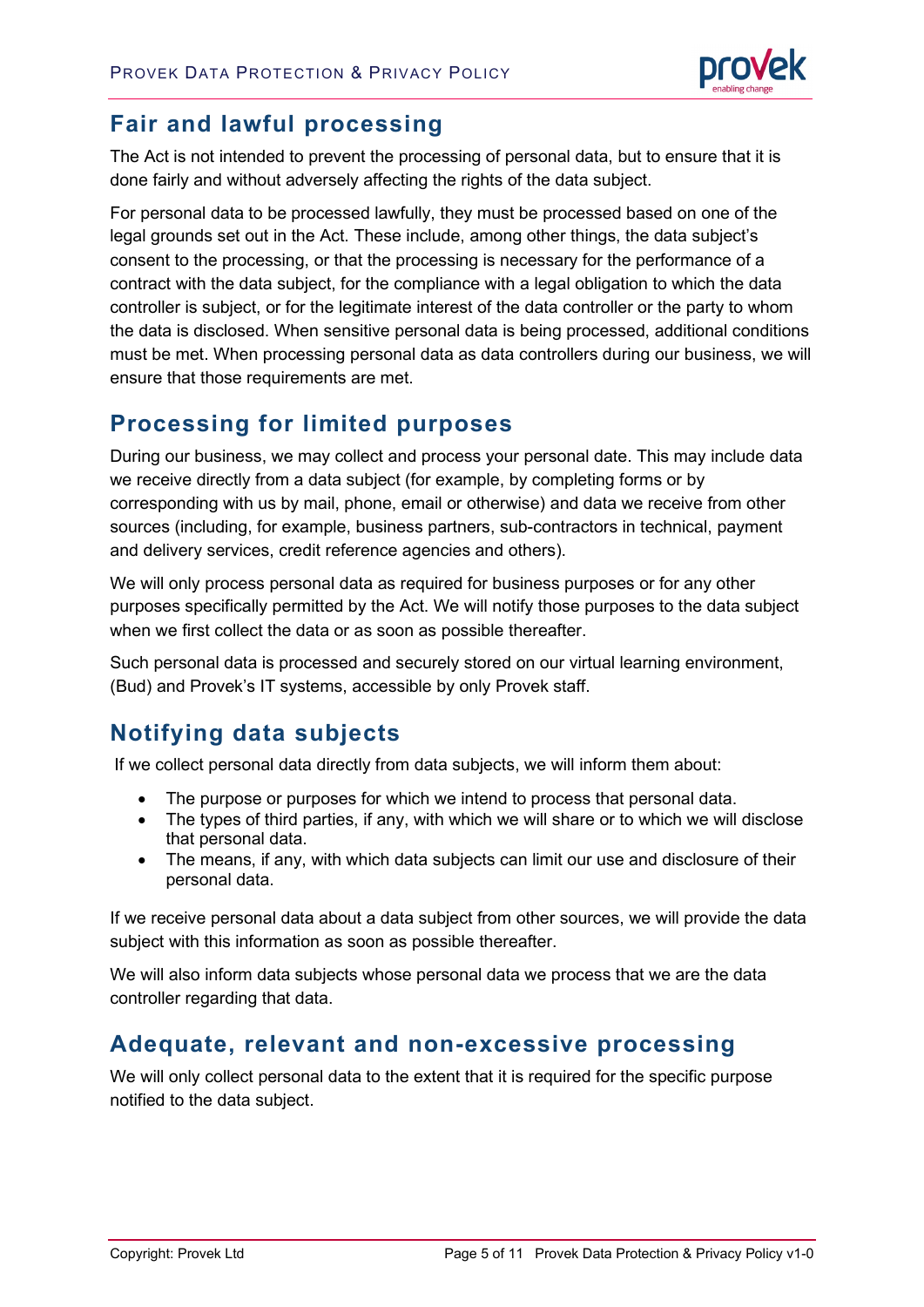

## **Accurate data**

We will ensure that personal data we hold is accurate and kept up to date. We will check the accuracy of any personal data at the point of collection and at regular intervals afterwards. We will take all reasonable steps to destroy or amend inaccurate or out-of-date data.

## **Processing in line with data subject's rights**

We will process all personal data in line with data subjects' rights, in particular their right to:

- Request access to any data held about them by a data controller.
- Prevent the processing of their data for direct-marketing purposes.
- Ask to have inaccurate data amended.
- Prevent processing that is likely to cause damage or distress to themselves or anyone else.

#### **Data security**

We will process all personal data we hold in accordance with our Data Security Policy **OR** take appropriate security measures against unlawful or unauthorised processing of personal data, and against the accidental loss of, or damage to, personal data].

We will put in place procedures and technologies to maintain the security of all personal data from the point of collection to the point of destruction. Personal data will only be transferred to a data processor if they agree to comply with those procedures and policies, or if they put in place adequate measures themselves.

We will maintain data security by protecting the confidentiality, integrity and availability of the personal data, defined as follows:

- **Confidentiality** means that only people who are authorised to use the data can access it.
- **Integrity** means that personal data should be accurate and suitable for the purpose for which it is processed.
- **Availability** means that authorised users should be able to access the data if they need it for authorised purposes. Personal data should therefore be stored on the Provek's central computer system instead of individual PCs.

Security procedures include:

- **Entry controls.** Any stranger seen in entry-controlled areas should be reported.
- **Secure lockable desks and cupboards.** Desks and cupboards should be kept locked if they hold confidential information of any kind. (Personal information is always considered confidential.)
- **Methods of disposal.** Paper documents should be shredded. Digital storage devices should be physically destroyed when they are no longer required.
- **Equipment.** Data users must ensure that individual monitors do not show confidential information to passers-by and that they log off from their PC when it is left unattended.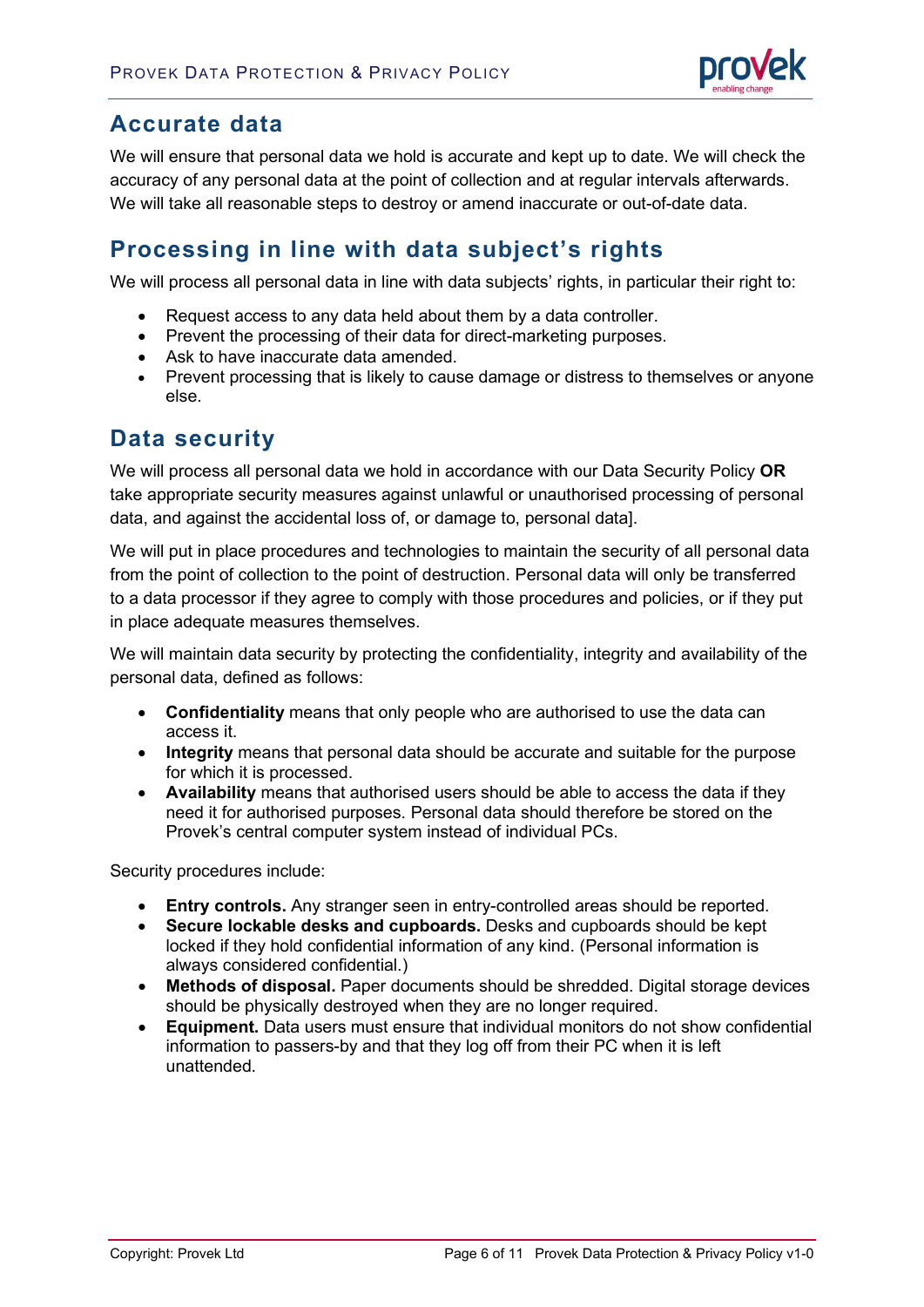

### **Transferring personal data to a country outside the EEA**

We may transfer any personal data we hold to a country outside the European Economic Area ("EEA"), provided that one of the following conditions applies:

- The country to which the personal data are transferred ensures an adequate level of protection for the data subjects' rights and freedoms.
- The data subject has given his consent.
- The transfer is necessary for one of the reasons set out in the Act, including the performance of a contract between us and the data subject, or to protect the vital interests of the data subject.
- The transfer is legally required on important public interest grounds or for the establishment, exercise or defence of legal claims.
- The transfer is authorised by the relevant data protection authority where we have adduced adequate safeguards with respect to the protection of the data subjects' privacy, their fundamental rights and freedoms, and the exercise of their rights.

Subject to the requirements above, personal data we hold may also be processed by staff operating outside the EEA who work for us or for one of our suppliers. That staff maybe engaged in, among other things, the fulfilment of contracts with the data subject, the processing of payment details and the provision of support services.

# **Disclosure and sharing of personal information**

We may share personal data we hold with any member of our group, which means our subsidiaries, our ultimate holding company and its subsidiaries, as defined in section 1159 of the UK Companies Act 2006.

We may also disclose personal data we hold to third parties:

- If we sell or buy any business or assets, in which case we may disclose personal data we hold to the prospective seller or buyer of such business or assets.
- If all or substantially all our assets are acquired by a third party, in which case personal data we hold will be one of the transferred assets.

If we are under a duty to disclose or share a data subject's personal data to comply with any legal obligation, or to enforce or apply any contract with the data subject or other agreements; or to protect our rights, property, or safety of our employees, customers, or others. This includes exchanging information with other companies and organisations for the purposes of fraud protection and credit risk reduction.

We may also share personal data we hold with selected third parties for the purposes set out in this policy.

#### **Dealing with subject access requests**

Data subjects must make a formal request for information we hold about them. This must be made in writing. Employees who receive a written request should forward it the Operations Director immediately.

When receiving telephone enquiries, we will only disclose personal data we hold on our systems if the following conditions are met: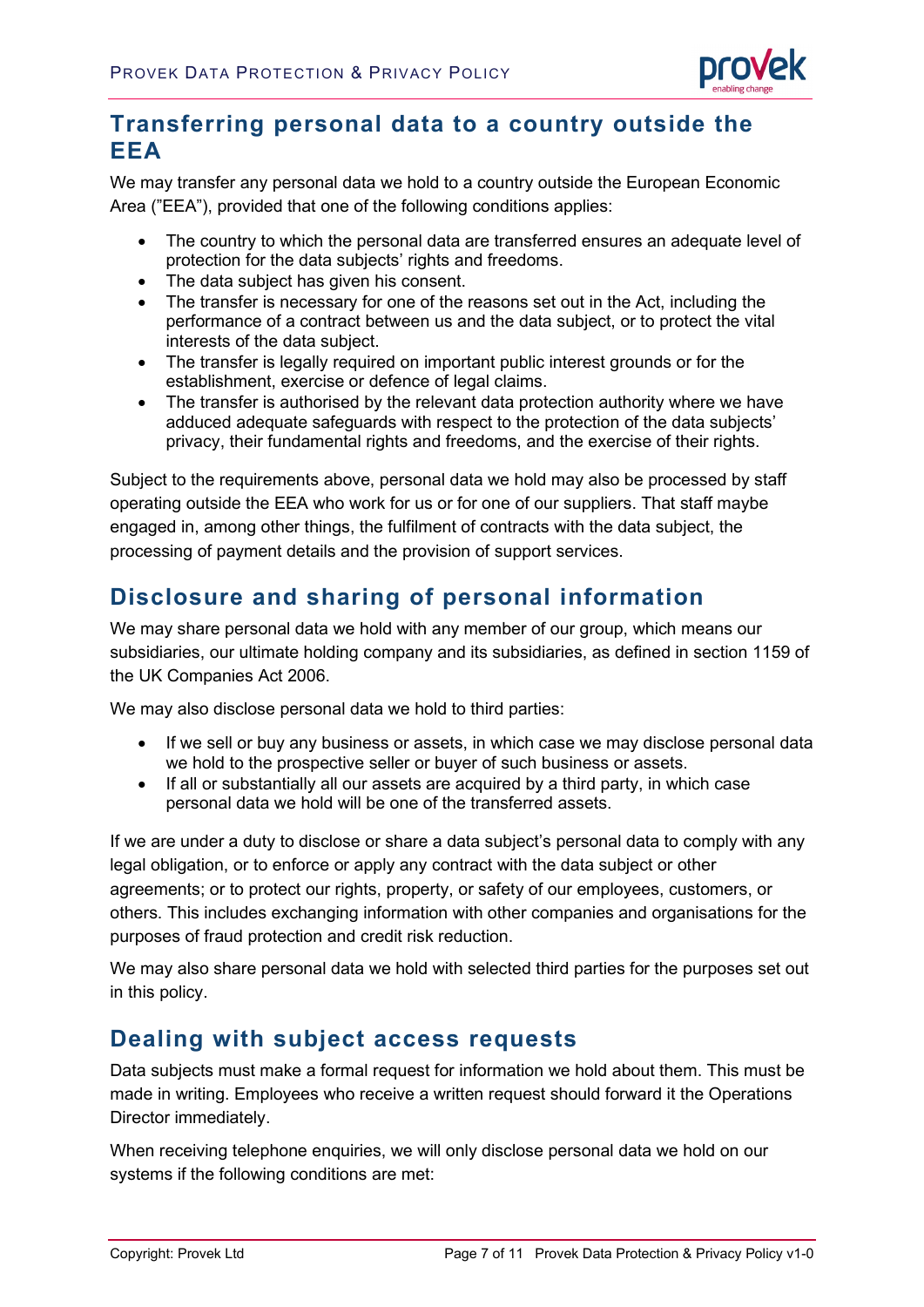

- We will check the caller's identity to make sure that information is only given to a person who is entitled to it.
- We will suggest that the caller put their request in writing if we are not sure about the caller's identity and where their identity cannot be checked.

Our employees will refer a request to their line manager or the Operations Director for assistance in difficult situations. Employees should not be bullied into disclosing personal information.

### **Timely processing**

We will not keep personal data longer than is necessary for the purpose or purposes for which they were collected. We will take all reasonable steps to destroy, or erase from our systems, all data which is no longer required.

### **Data Retention Policy**

This sets out the guidelines on what data will be archived, how long it will be kept, what happens to the data at the end of the retention period and other factors concerning the retention of data held by Provek relating to its staff, students, clients and employers.

The Data Protection Act ('the Act') applies to most personnel records, whether held in paper or computerised format. The Act requires that personal information in a record should be kept for no longer than necessary for a particular purpose. Computerised systems are covered by the law, as are certain manual systems.

Subject to certain exceptions (Schedule 7 of the Act) employees have the right to access their records and the employer is under an obligation to ensure that data is accurate.

Data includes information that is in manual records, i.e. paper or non-computer form.

#### Retention of records

The Data Protection Act does not specify what a 'necessary' period should be for information and each case is considered on its own merits.

For example, financial institutions may have to keep information for up to six months in accordance with the Financial Services Authority regulations, but a sole trader may not need to keep information for longer than a month.

Therefore, as there is no specific period given in the Act, it is for the employer to set retention periods.

Provek will undertake to ensure that:

- personal information is not kept for longer than necessary
- It is not deleted where there is a real business need to retain it.

#### Legal responsibilities

Provek is registered with the Information Commissioner for processing information and is required to comply with the Data Protection Act and undertakes to process personal information in accordance with the eight principles of the Act and to answer Subject Access Requests received from individuals.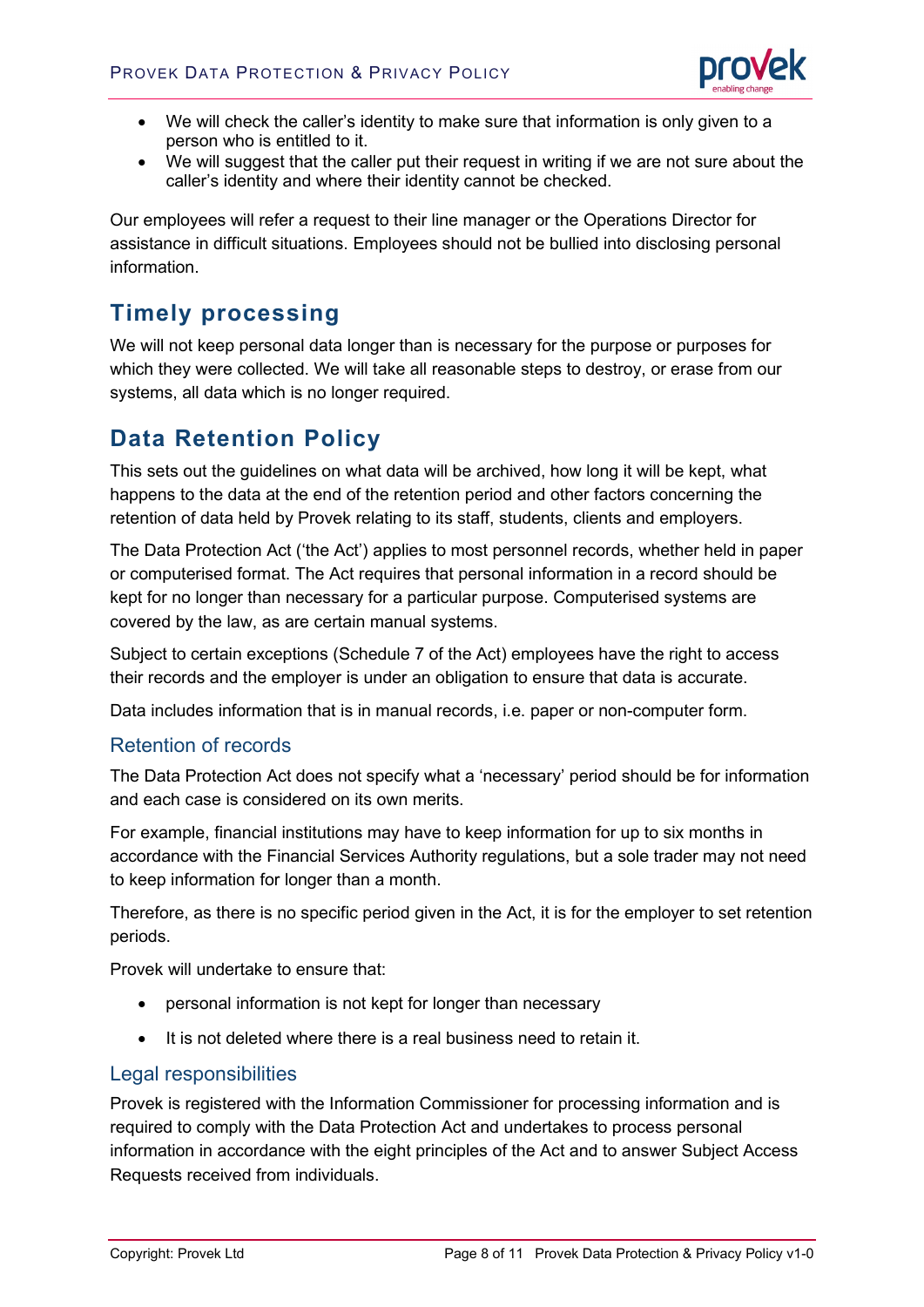

Provek also undertakes to consider that information should not be retained simply on the basis that it might come in useful and will:

- Establish how often particular categories of information are accessed after e.g. 5 years
- Adopt a 'risk analysis' approach to retention and consider what would be the consequences for the business where information that is rarely accessed is no longer available.
- Base any decision to retain a record on the principle of proportionality- i.e. many records should not be retained for a long period in case one of them wishes to question an aspect of their employment.
- Treat items of information individually or in logical groupings and not just retain all the information in a record because it is necessary to retain some of it.

Therefore, records must not be kept beyond the standard retention time unless there is a business justification for doing so.

Computer records, when deleted, must be removed from the system, and computer equipment must not be sold on unless the employer is certain that any employment records have been removed.

Provek will check periodically whether all information is needed, for example by carrying out an audit.

If it is possible to satisfy the business' needs without retaining information in a form that can identify people, then Provek will.

If Provek is under a legal obligation to keep information for a specific period, e.g. for accounting purposes, the Data Protection Act will not prevent them from doing so.

#### Access to personal information

- The Data Protection Act 1998 gives individuals the right to access personal information that is processed about them.
- To obtain access to personal information, an individual must send either a written or electronic request to Provek (a subject access request (SAR)).
- Provek may at its discretion charge up to £10 for providing the information and will respond to a SAR no later than 40 days after receiving it.

#### Personnel data retention periods

- Personnel security records will be kept as separate annual sub-sets of personal files (and so can be destroyed on a rolling basis).
- Medical records will be filed as a separate sub-set of individual personal files to allow for separate retention.
- Details of retention periods for personnel date are set out in the table below.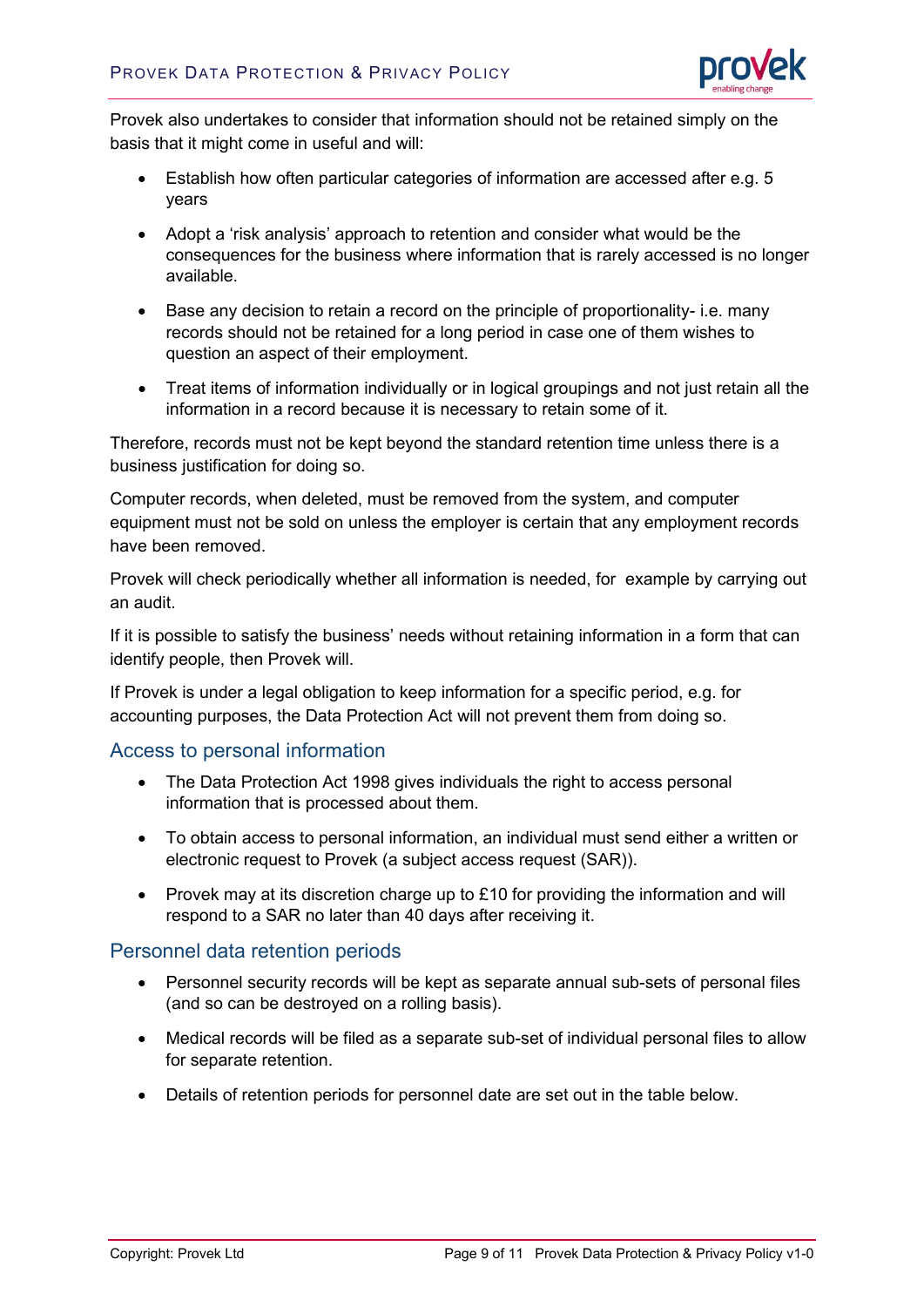

## Statutory retention periods

| <b>Type of Record</b>                                                           | <b>Retention Period</b>                                                                           | <b>Resp</b> |  |  |
|---------------------------------------------------------------------------------|---------------------------------------------------------------------------------------------------|-------------|--|--|
| <b>Statutory Retention Period</b>                                               |                                                                                                   |             |  |  |
| Workplace accidents                                                             | Three years after date of last entry.                                                             | <b>HR</b>   |  |  |
| Payroll                                                                         | Three years after the end of the tax year they<br>relate to                                       | Finance     |  |  |
| Statutory maternity, adoption and paternity pay                                 | Three years after the end of the tax year they<br>relate to                                       | Finance     |  |  |
| Statutory sick pay                                                              | Three years after the end of the tax year they<br>relate to                                       | Finance     |  |  |
| Working time                                                                    | Two years from date on which they were made                                                       | <b>HR</b>   |  |  |
| National minimum wage                                                           | Three years after the end of the pay reference<br>period following the one that the records cover | <b>HR</b>   |  |  |
| Retirement benefits schemes - notifiable<br>events, e.g. relating to incapacity | Six years from the end of the scheme year in<br>which the event took place                        | Finance     |  |  |
| <b>Accounting Records</b>                                                       | 3 years                                                                                           | Finance     |  |  |
| <b>Other Records</b>                                                            |                                                                                                   |             |  |  |
| Application forms/interview notes for<br>unsuccessful candidates                | One year                                                                                          | ΗR          |  |  |
| Health and safety consultations                                                 | Permanently                                                                                       | <b>HR</b>   |  |  |
| Parental leave                                                                  | Five years from birth/adoption, or until child is<br>18 if disabled                               | ΗR          |  |  |
| Pensioners' records                                                             | 12 years after benefit ceases                                                                     | Finance     |  |  |
| Disciplinary, working time and training                                         | Six years after employment ceases                                                                 | HR          |  |  |
| Redundancy details                                                              | Six years from date of redundancy                                                                 | Finance     |  |  |
| Information on senior executives                                                | Permanently for historical purposes                                                               | HR          |  |  |
| Trade union agreements                                                          | Ten years after ceasing to be effective                                                           | <b>HR</b>   |  |  |
| Minutes of trustee/work council meetings                                        | Permanently                                                                                       | HR          |  |  |
| Documents proving the right to work in the UK                                   | Two years after employment ceases                                                                 | HR          |  |  |